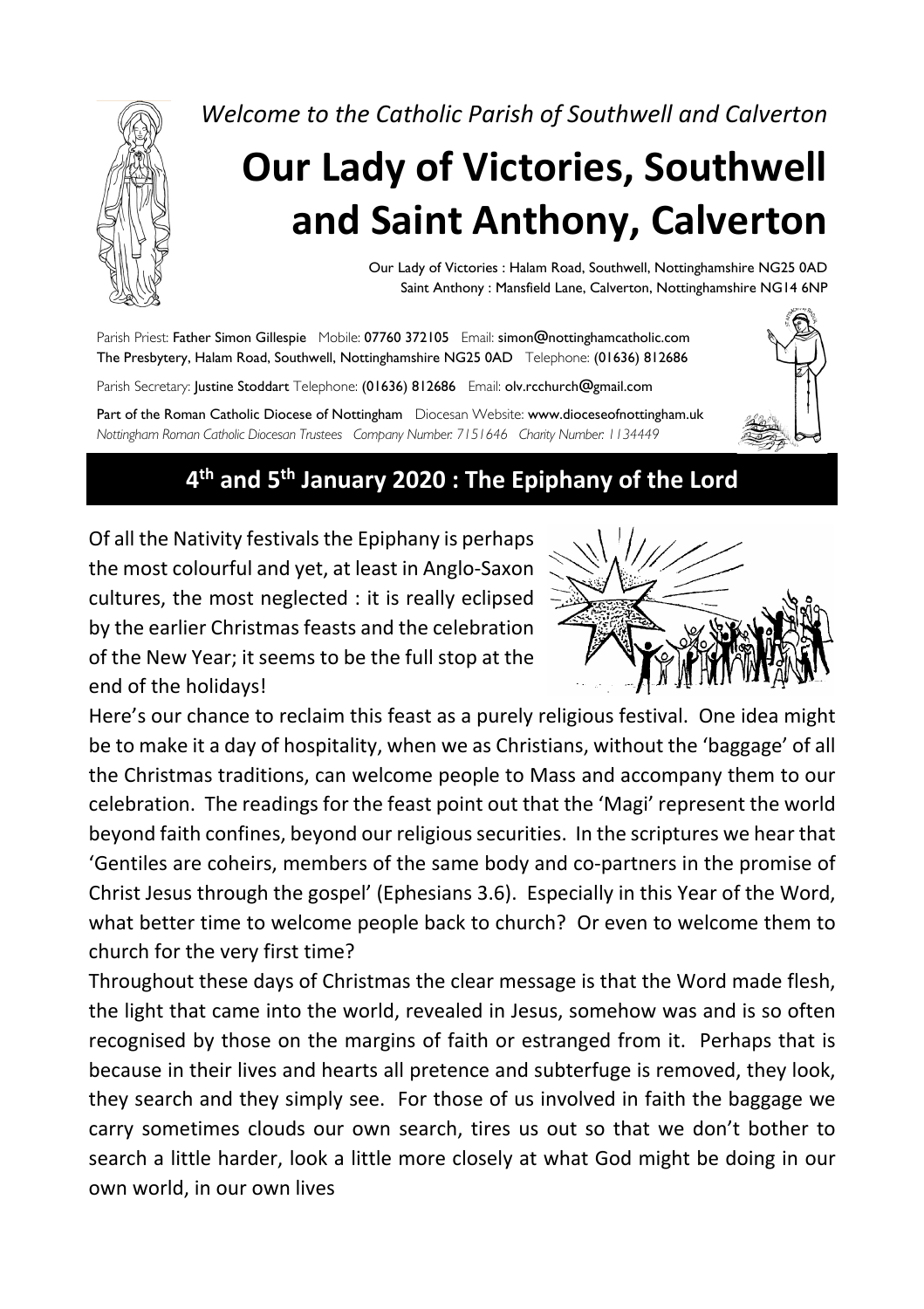

The Magi, those wise, religious, persons from the East risked everything to follow their star and find the answer that they sought. They found deceit and danger in the establishment world, in Jerusalem, and instead it was in the poor and unnoticed, in Bethlehem, that they found the God they sought and it was to the child Jesus they gave their fabulous gifts and worshipped him! Their lives were changed; they didn't return

back to their familiar ways, that route, as personified by Herod's cruelty, was no longer one that led to life!

So what about us? Next weekend we have chance to celebrate the end of the Christmas season when we come to church for the feast of the Baptism of the Lord. This reminds us, at the end of Christmas and the very start of the year, that baptism is the start of our lives of faith, the doorway into our new life. In the celebration of the sacrament we are told that we 'die to sin' and we are 'reborn to new life'. This new life is available to all, but often people need to be asked, to be reminded, to be invited. Could one of our New Year's resolutions in 2020 be to invite someone to church with us? Bring them to Sunday Mass (and have a cup of tea or coffee afterwards) and let them see and feel what's so special to us?

Maybe we should see in these two feasts the call to recognise ourselves as part of the wider Christian family in which all are welcome, and all are called. Part of our mission is therefore that hospitality of graciousness to others, going that extra mile in love and service, like the Magi following the star and offering their gifts, or even like Jesus in coming to John the Baptist and being washed in the waters of the River Jordan. There are no half-measures in the faith, and nothing but total dedication is worthy of God. We often fail to live up to such high standards, and feel ourselves

unworthy. This year, at the start of this Year of the Word, we are reminded that we have been made worthy, through Jesus' birth and death, to hear the Word of God, and called to spread that message far and wide. We are called in our own baptism to be like the Magi, to find Jesus in our lives and then to take that message, that Word, to all whom we met. In this nativity season of light and joy may we share with others the revelation that the true Morning Star that never sets has come into our world.

BAPTISM of the LORD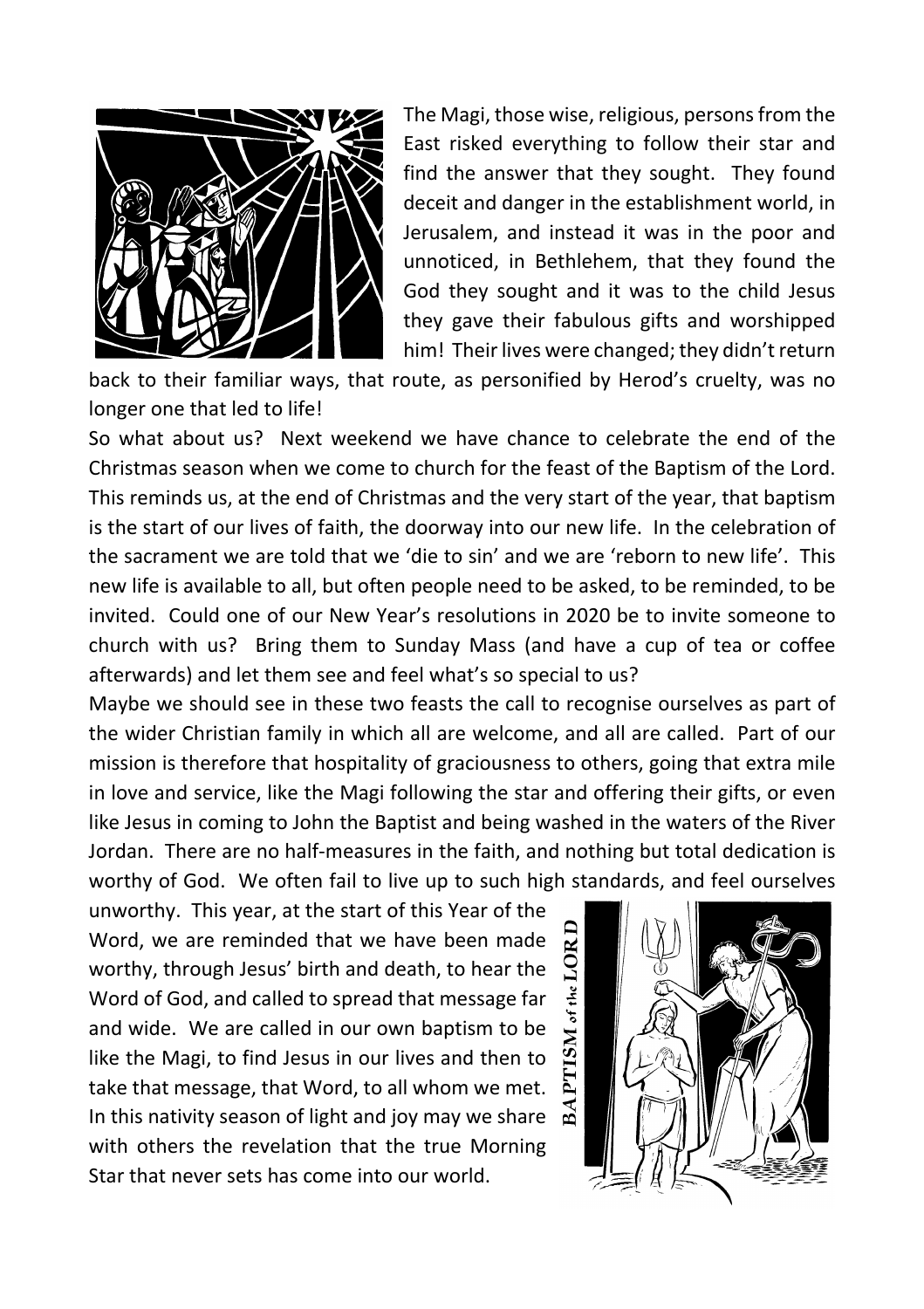

(HRIST IS BORN TO US COME, LET US ADORE

# **Christmas Offering for Father Simon**

Very many thanks from Father Simon for the very kind and generous Christmas Offering given at the Masses on Christmas Day, and for the gifts given in at the presbytery (mainly of food and drink – how well you know your parish priest!) and for the dozens of Christmas cards. This Christmas has been a beautiful celebration, may each one of you be blessed by God this Epiphany and throughout 2020!

# **Prayers before Mass**

We prepare ourselves for the worthy celebration of Mass by arriving in church in good time, allowing some period of silence to calm ourselves before we encounter God. This can also be a good time for community prayers, so that at the end of Mass, when the priest gives the dismissal (Go in peace!) we are ready to leave immediately if we wish. In order to remember that we're entering into the Year of the Word from the First Sunday of Advent, and recognising that we're preparing for the rededication of England and Wales as the 'Dowry of Mary', we'll pray the Prayer of the Year of the Word, and the Angelus, before Mass each day; in Saint Anthony's church we'll also pray the prayer to Saint Anthony. At the end of Mass we can then respond to the invitation to 'Go in peace', with just some music (or even silence) as the priest and altar servers leave the sanctuary (and so the final hymn of Mass, as suggested by the Missal, will be the Communion hymn). The prayers are available on green cards at the back of church, please take one as you arrive, and either take it home with you (so that you can pray the prayers during the week) or leave it at the back of church.

### **Changes to Mass times this week**

Mass on Tuesday will be celebrated at 7.30am; on Friday there will be no public Mass as Father Simon is in Wales for a Requiem; likewise there is no Mass on Saturday morning as Father Simon is involved in an ecumenical meeting.

### **Forthcoming Events in our parish, community and diocese**

**Coffee for CAFOD** on **Wednesday 8th January** after the 9.30am Mass in Southwell Presbytery. Coffee, cake, convivial company and campaigning for the common good. All are warmly welcome.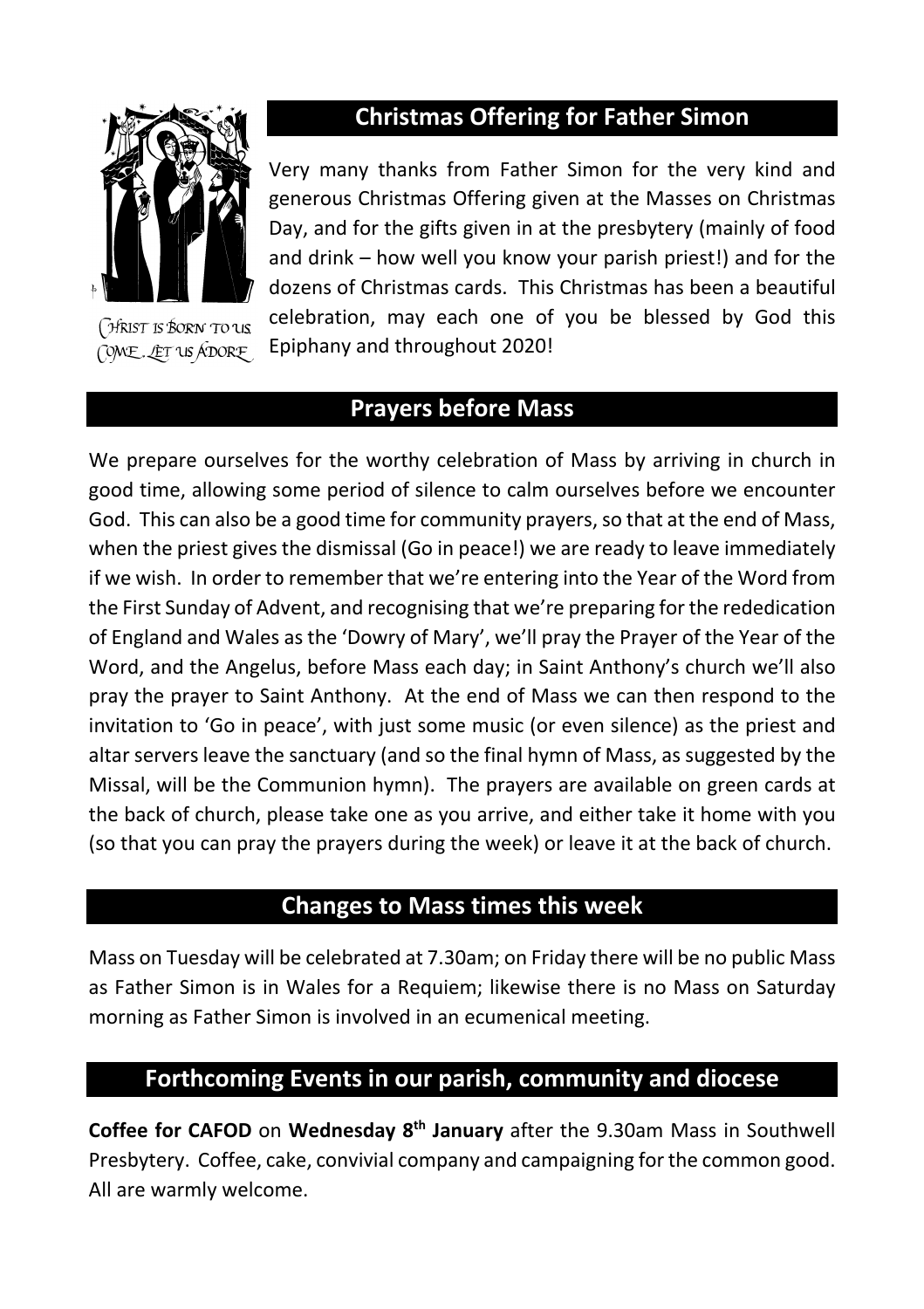**Lead kindly light**, a talk by Deacon Bill Myers, will be held on **Saturday 11th January**  at the Rosmini Centre, LE7 4SJ, at 2.00pm. Visit www.rosminicentre.co.uk or contact 01509 813078 for more informaiton.

The **Week of Prayer for Christian Unity** begins on **18th January**, with the theme (form the Acts of the Apostles): "they showed unusual kindness."

**Sharing Scripture in my life**, an afternoon reflection, will be given at the Rosmini Centre, LE7 4SJ, on **Saturday 25th January** at 3.00pm. Visit www.rosminicentre.co.uk or contact 01509 813078 for more informaiton.

# **Screening of 'Unplanned'**

Nottingham 40 Days for Life group has collected over 400 signatures from parishes of the diocese, achieving a showing of the film **Unplanned**, to be screened at the Savoy Cinema, Derby Road, Nottingham, NG7 1QN, on **Wednesday 22nd January**, at 6.15pm. Tickets can be booked online:

www.savoyonline.co.uk/SavoyNottingham.dll/WhatsOn?Film=29682605 The Savoy Cinema have agreed that if they receive advance bookings of over 60% of the cinema capacity, by the  $13<sup>th</sup>$  January for the Wednesday screening, that they will show the film again on Thursday 23<sup>rd</sup> January. Please consider booking and seeing this film, highlighting the dignity of unborn life.

# **The God who Speaks : The Year of the Word 2020**

As part of the Year of the Word: the God Who Speaks initiative, Nottingham Diocese is hosting the National Scripture Tour on **Saturday 22nd February** in Holy Trinity Parish Centre, Newark, NG24 4AU. The centre stage and keynote speaker will be the artist for the Year, Pete Codling describing the Year's journey through art. The aim of the Scripture Tour is to bring the Word of God alive. The six themes are:

- 1. Welcome the Word welcome tent, resources and other promo resources from the diocese Whoever welcomes you welcomes me… Matthew 10.40
- 2. Mary and the Word all things Marian My soul magnifies the Lord… Luke 1: 46
- 3. Seeing the Word art, culture He has made everything beautiful for its time... Ecclesiastes 3: 11
- 4. Exploring the Word bible studying, going a bit deeper, getting into the Bible Your word is a lamp for my steps... Psalm 118 (119): 105
- 5. Sharing the Word evangelisation/music You will be my witnesses to the ends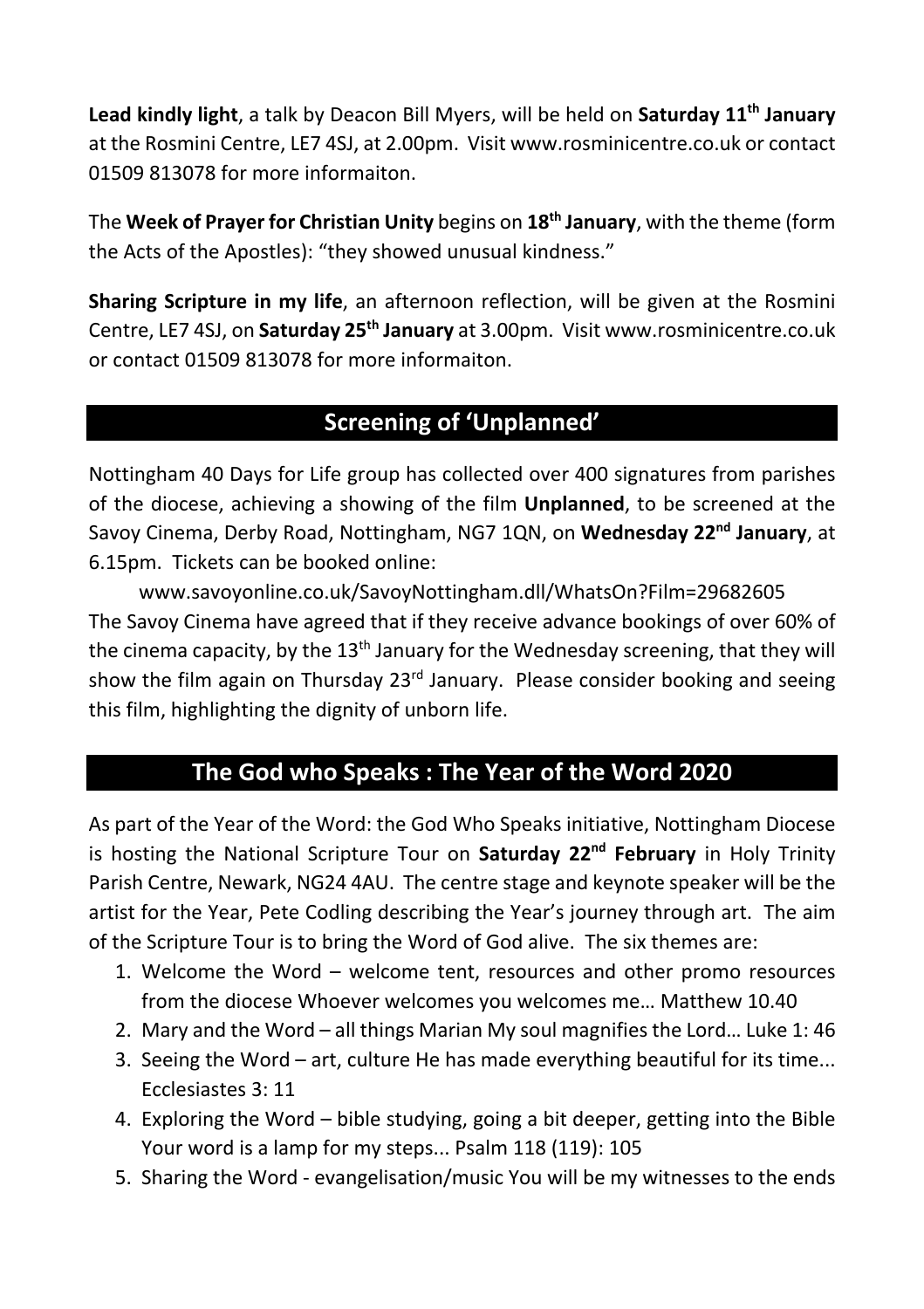of the earth... Acts 1:8

6. Living the Word – social justice Let justice roll down like waters… Amos 5: 24 For more information visit www.cbcew.org.uk/home/events/the-god-who-speaks/

"Scripture lies at the centre of everything the Church does. This is a great opportunity to attract and encourage more people to read the bible and deepen awareness and understanding. What is your parish doing? Why not organise something yourself? Discuss your ideas and suggestions with your parish priest. 'The God who speaks' initiative serves to teach us how important the scriptures are in helping us to encounter God: to hear afresh what he asks of us in our daily lives, and to share with Him our joys, sorrows and anxieties."

*Bishop Patrick, December 19, Advent Pastoral Letter*

# **Year of the Word : Day of Prayer**

The Nottingham Diocesan Spirituality Network are holding days of prayer throughout 2020 entitled : Encounter Jesus and be Missionary Disciples through Saint Matthew's Gospel, beginning at 10.00am with arrivals from 9.30am and finishing at 3.00pm with Liturgy. Refreshments are provided, please bring a packed lunch. All are welcome.

**Saturday 16th May – Saint Hugh's church hall, Lincoln LN2 5AQ**

# **Pilgrimages by Coach**

**Pilgrimage to Lisieux by Coach March 2nd – 5th** Picking up in Nottingham, Derby and Leicester, the cost is £345 per person. We will begin our pilgrimage with a guided visit to the cathedral in Lisieux and then to the basilica dedicated to Saint Therese, to the house where she grew up and to the Carmel where she lived and died. In addition to this there'll be an optional excursion to Hon Fleur.

**Pilgrimage to Lourdes and Nevers by Coach June 13th – 20th** Picking up in Nottingham, Derby and Leicester, the cost is £595 per person. This price includes coach and ferry travel, overnight stay with bed and breakfast at the Welcome Break hotel in Orleans on the way out, full board at the Hotel Irlande in Lourdes, half board at the Kyriad Hotel in Nevers on the way back. In addition to this there's an optional excursion to Gavarnie, a ski resort in the Pyrenees.

For more information about either pilgrimage, and a booking form, please contact Father John McCay at jmccay1982@yahoo.co.uk or 0115 981 0320.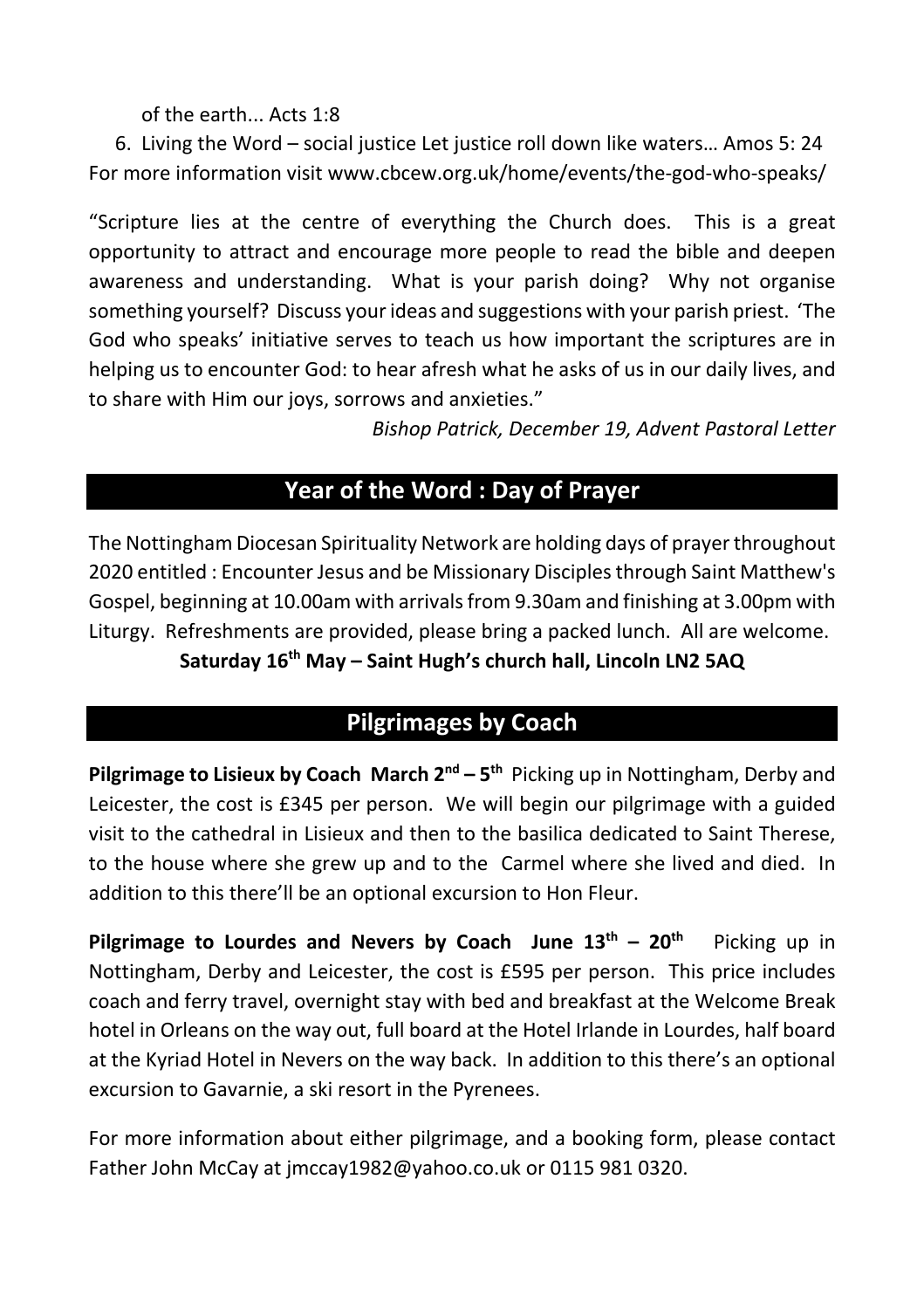### **Parish Thursday Lunch Club**

As some parishioners might be aware, the Lunch Club has done great work over the years, thanks to the many generous individuals in the parish, cooking meals, transporting guests, and helping with the various preparations so that parishioners and non-parishioners alike can enjoy friendship and good food in our parish hall. Recently some difficulties have occurred, both with reduced numbers of volunteers, and with money not being accounted for appropriately. Father Simon is considering how we might move forward, and the Parish Finance Committee will have this as an item to discuss on their next agenda in January. They will also consider whether there are lessons to be learned and applied to other parish activities, if relevant. In the meantime if anyone has any thoughts, comments or questions, please speak directly with Father Simon so that rumour might be avoided.

### **Newsletter via email**

If you'd like to receive the parish newsletter by email each Friday, please send an email to the parish secretary, Justine (olv.rcchurch@gmail.com), asking to be added to the circulation list. You can still collect a paper copy at church if you wish, and it will be made available on the parish website also.

### **Coffee Rota**

Coffee makers are needed! New volunteers to serve coffee after mass on Sundays at Our Lady of Victories parish hall are urgently required. We now have insufficient volunteers to offer coffee every Sunday and need at least four new volunteers. Please contact Lesley McKenzie if you can help: 01636 814721 or les.mck15@gmail.com

### **Lent 2020**

Churches Together in Southwell's Lent course is the York Course *'Superstar'*. Volunter hosts and facilitators are needed, and a sign-up sheet is available in each church. If you are able to facilitate or host a group write your details and choice of days on the sheet. Leaflets and booking forms for the course will be available shortly.

# **Mass Intentions**

There are Masses available if anyone wishes to have one offered for a loved one, or in memory of someone who has died. Fill in an envelopes at the back of church and give it to Father Simon; Mass intentions cards are available in both churches too.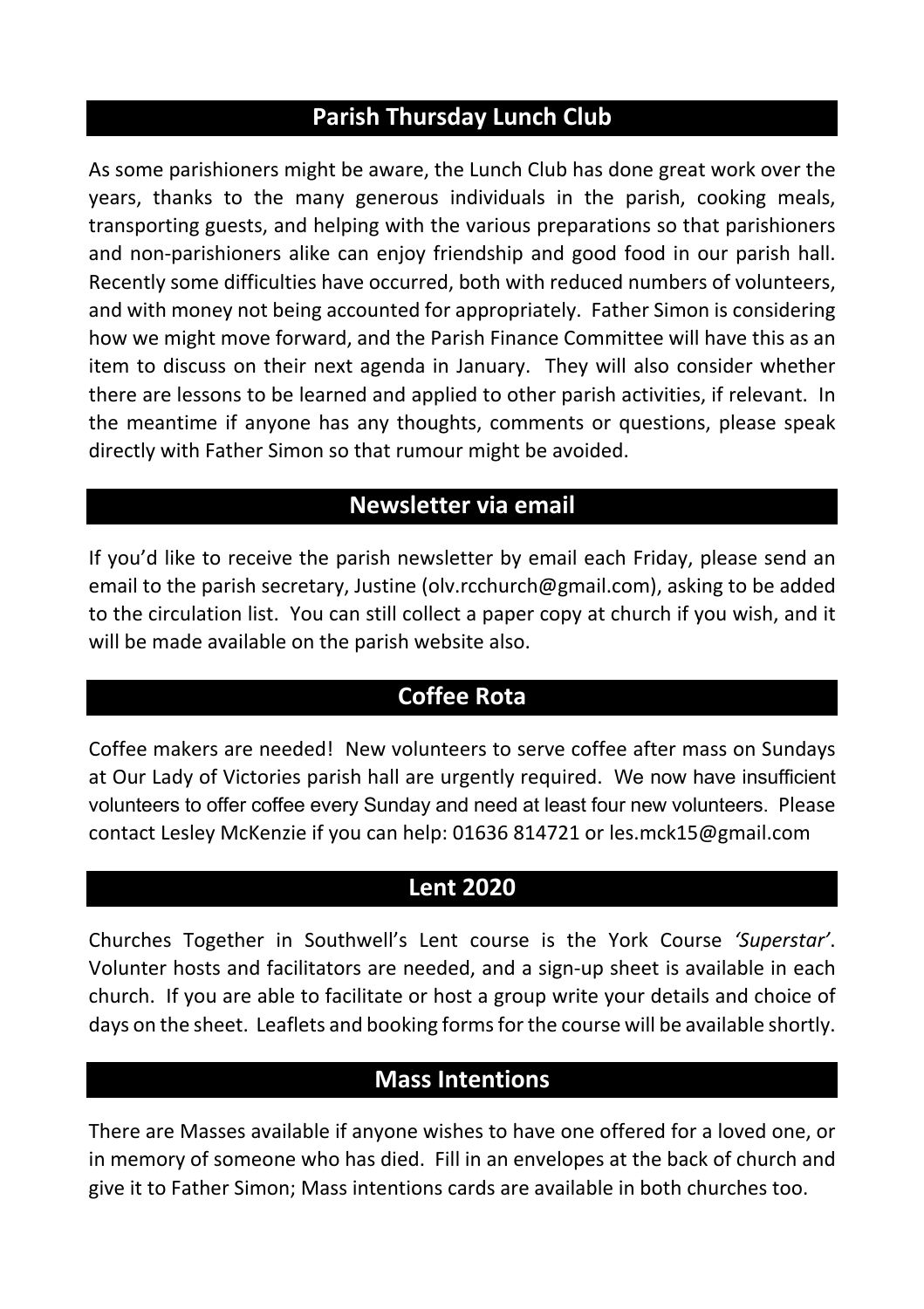# **Parish Pastoral Council**

The PPC is a source of advice and counsel for the parish priest and a forum for debate amongst parishioners about the pastoral activities of our parish. Over past years the PPC has been a valuable way in which the views of parishioners has been made known, and the parish owes a ddebt of gratitude to those who have served the parish by undertaking this role. Since some members of the PPC have stood down at the end of the year there are now vacancies on this body, which should number 12 members (half elected for three years by parishioners, and half nominated by the parish priest). If you have some time and energy to give to our parish please consider whether you could join the PPC. We will meet and look at areas such as the Year of the Word, evangelisation and ecumenical outreach, pilgrimages, prayer and worship, devotions, charitable activity – all those things that bring us personally closer to Christ, and bring Christ closer to other people. **Speak to Father Simon during January if you're interested in being a member of the Parish Pastoral Council.**

### **Parish Meetings**

Meeting will be held during January with the parishioners who undertake some of the ministries in our parishes, so that Father Simon can better understand who does what. Each meeting will be held in the presbytery meeting room, and please put the dates in your diary now. If you can't make a meeting, let Father Simon know:

- $\mathfrak{B}$  Monday 20<sup>th</sup> January 7.00pm parish readers
- X Thursday 23rd January 7.00pm ExtraOrdinary Ministers of Holy Communion
- $\mathbf{\mathcal{F}}$  Tuesday 28<sup>th</sup> January 7.00pm parish musicians

### **Health and Safety Matters**

At the start of the new year it's a good time to consider how safe we are when we use the parish buildings:

- $\mathfrak F$  Please take care when lighting votive candles; especially the larger ones; make sure that they sit securely on the candle stand.
- $\mathfrak F$  Lights will be left on in Our Lady of Victories church and porch each day leave them on so that there's always a little light as the church can be quite gloomy.
- X Please make sure you know where the fire exits are, in both churches and in the parish hall; they are all well-signed, and lead immediately outside.
- X If you see any matters of concern in any of our churches, or in the grounds, please let Father Simon know, and remedy the situation yourself if you can.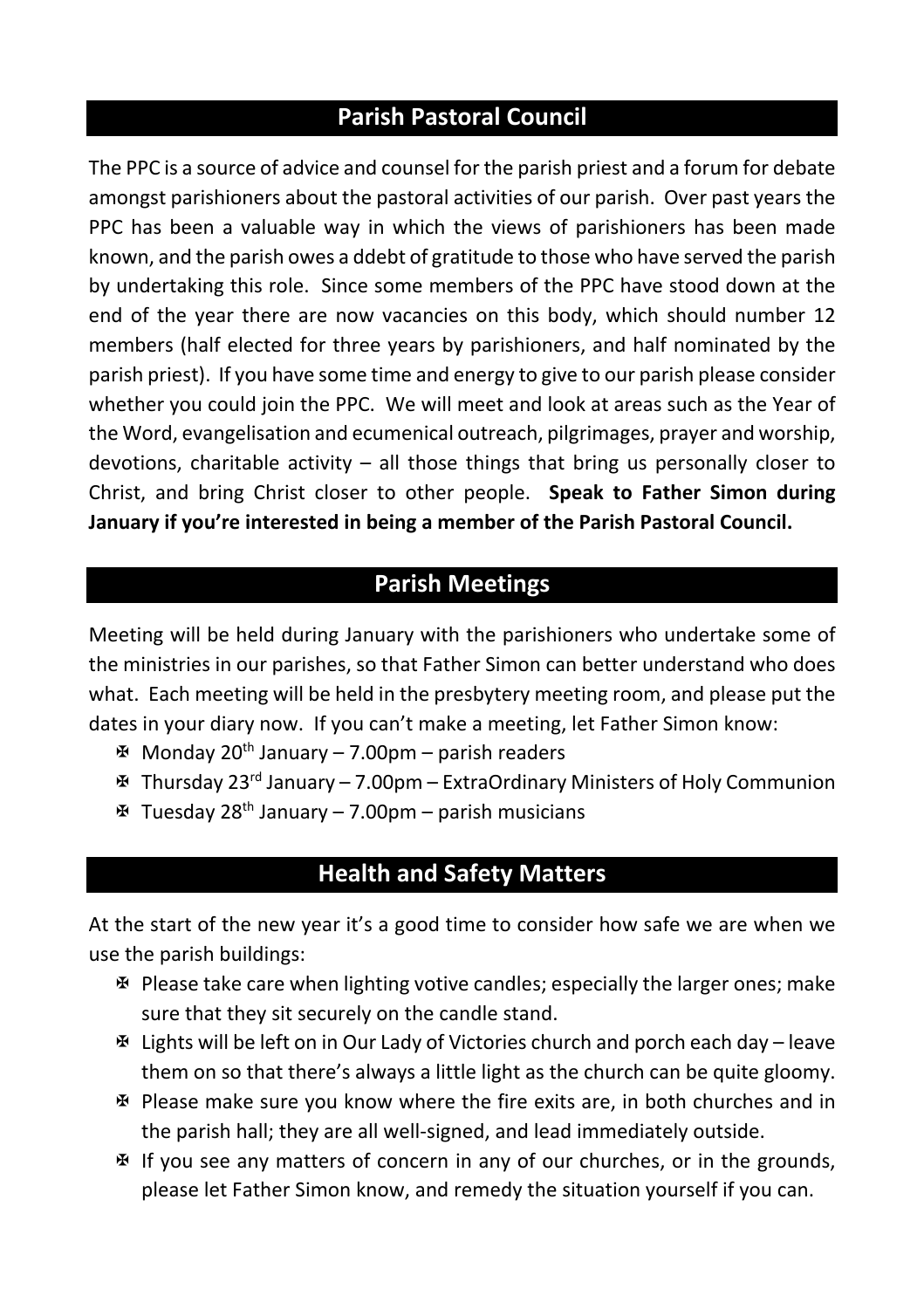# **Special Masses and Feastdays in 2020**

#### **January**

- **Wednesday 1st** Solemnity of Mary, Mother of God
- **Sunday 5<sup>th</sup>** Solemnity of the Epiphany
- **Sunday 12th** Feast of the Baptism of the Lord

#### **February**

- **Sunday 2nd** Feast of the Presentation of the Lord
- **Wednesday 26th** Ash Wednesday

#### **March**

- **Thursday 19th** Solemnity of Saint Joseph
- **Wednesday 25th** Solemnity of the Annunciation of the Lord

#### **April**

- **Sunday 5<sup>th</sup>** Palm Sunday
- **Thursday 9<sup>th</sup>** Maundy Thursday
- **Friday 10<sup>th</sup>** Good Friday
- **Sunday 12th** EASTER DAY
- **Thursday 23rd** Solemnity of Saint George

#### **May**

- **Thursday 21st** Solemnity of the Ascension of the Lord Holyday of Obligation
- **Sunday 31st** Solemnity of Pentecost

#### **June**

- **Sunday 7th** Solemnity of the Most Holy Trinity
- **Saturday 13th June** Solemnity of Saint Anthony of Padua
- **Sunday 14th** Solemnity of Corpus Christi
- **Friday 19th** Solemnity of the Most Sacred Heart of Jesus
- **Wednesday 24th** Solemnity of the Birth of Saint John the Baptist
- **Sunday 28th** Solemnity of Saint Peter and Saint Paul

#### **August**

- **Thursday 6th** Feast of the Transfiguration of the Lord
- **Sunday 16<sup>th</sup>** Solemnity of the Assumption

#### **September**

• **Monday 14th** – Feast of the Exaltation of the Holy Cross

#### **October**

• **Wednesday 7th** – Solemnity of Our Lady of Victories

#### **November**

- **Sunday 1st** Solemnity of All Saints
- **Monday 2nd** Commemoration of all the Faithful Departed (All Souls' Day)
- **Monday 9th** Feast of the Dedication of the Lateran Basilica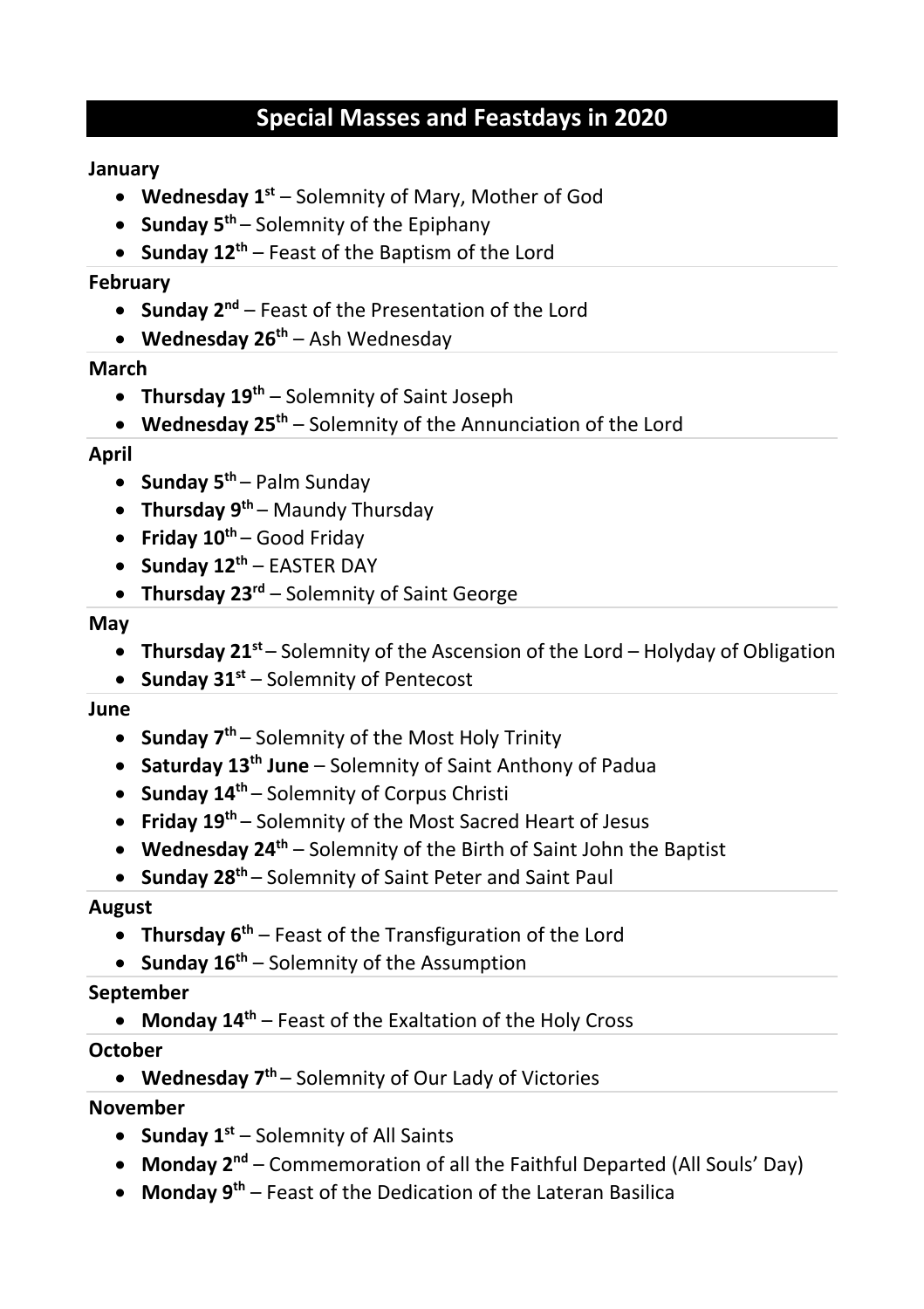• **Sunday 22nd** – Solemnity of Christ the King

#### **December**

- **Tuesday 8th** Solemnity of the Immaculate Conception of the Blessed Virgin Mary, Patron of the Diocese
- **Friday 25th** Solemnity of the Nativity of Jesus
- **Sunday 27<sup>th</sup>** Feast of the Holy Family

# **Second Collections 2020**

There are many calls on our money and I have seen how generously parishioners in Calverton and Southwell respond to those in need. Although some changes might be made, below is a list of those second collections which will be taken in 2020:

- 19<sup>th</sup> January Sick and Retired Priests of our Diocese
- *16th February Review of Parish Finances – talk at each Sunday Mass*
- 8th March CAFOD Lent Fast Day *(Fast Day – Friday 6th March)*
- 29<sup>th</sup> March Church Flowers for Easter
- 10<sup>th</sup> April Holy Places in Palestine *(Good Friday)*
- 3rd May Clergy Formation Fund *(Day of Prayer for Vocations)*
- 24<sup>th</sup> May Catholic Communications Network
- 21<sup>st</sup> June Day for Life
- 28th June Peter's Pence *(the charitable work of the Holy See)*
- $\bullet$  12<sup>th</sup> July Apostleship of the Sea
- 13th September Catholic Education Service *(Day of Prayer for our schools)*
- 20<sup>th</sup> September Evangelisation Home Mission Sunday
- 4th October CAFOD Harvest Fast Day *(Fast Day – Friday 2nd October)*
- 18<sup>th</sup> October Missio World Mission Sunday
- 29<sup>th</sup> November Poor and Needy Parishes in our Diocese
- 13<sup>th</sup> December Church Flowers for Christmas

There will also be a missionary appeal from an order of Missionary Sisters, on a date to be confirmed in May.

During the year we will also support the work of the Newark Emmaus Trust, a local charity which works with those who are homeless, especially young people. In this way we are responding to the specific invitation of Bishop Patrick, in his October Pastoral Letter, to assist those in our community and locality who are homeless.

### **Thank you for all your financial generosity.**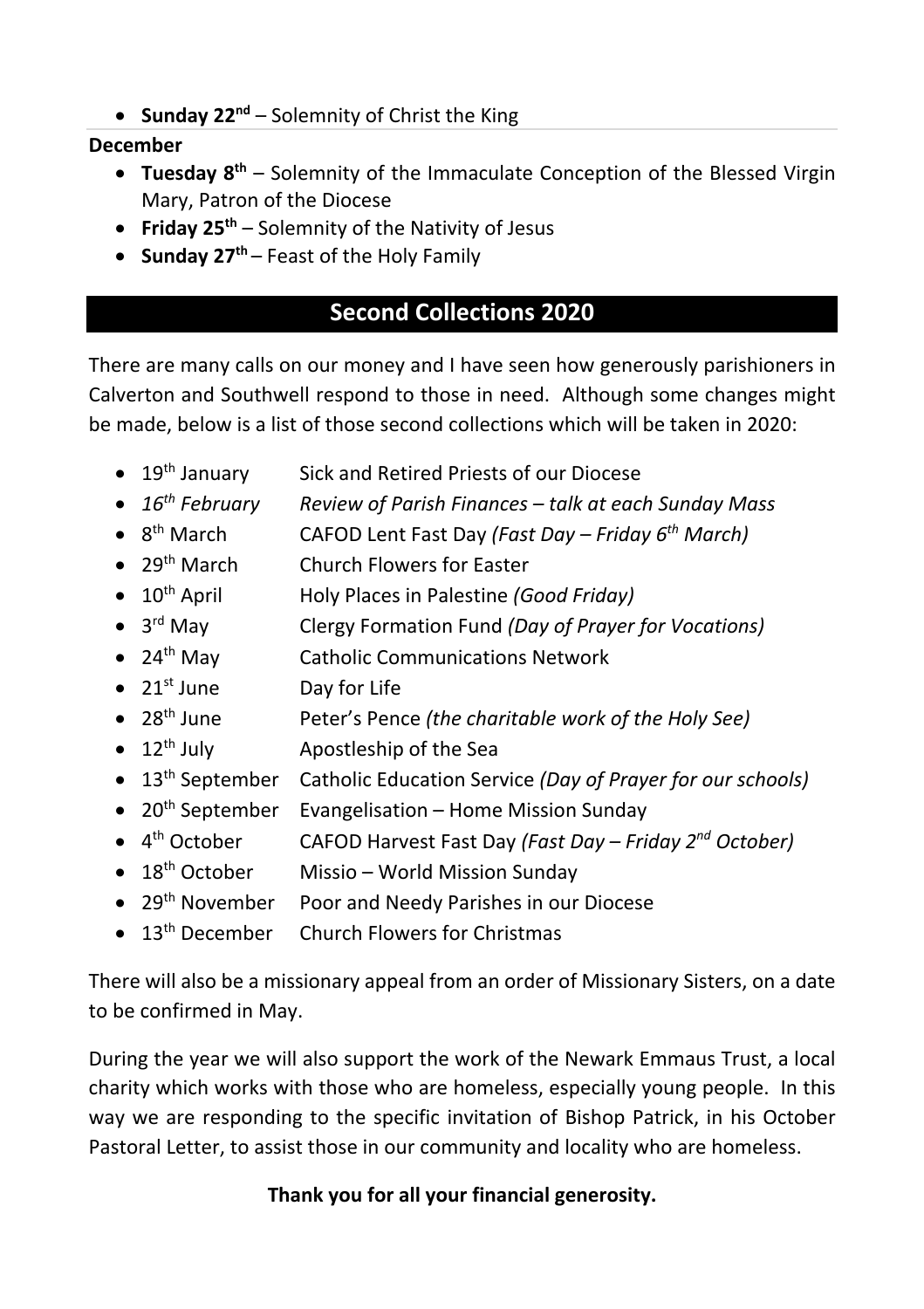# **Message of Pope Francis for the World Day of Peace : 1st January**

#### **Peace as a journey of hope : dialogue, reconciliation and ecological conversion**

#### **1. Peace, a journey of hope in the face of obstacles and trial**

Peace is a great and precious value, the object of our hope and the aspiration of the entire human family. As a human attitude, our hope for peace is marked by an existential tension that makes it possible for the present, with all its difficulties, to be "lived and accepted if it leads towards a goal, if we can be sure of this goal, and if this goal is great enough to justify the effort of the journey". Hope is thus the virtue that inspires us and keeps us moving forward, even when obstacles seem insurmountable.

Our human community bears, in its memory and its flesh, the scars of ever more devastating wars and conflicts that affect especially the poor and the vulnerable. Entire nations find it difficult to break free of the chains of exploitation and corruption that fuel hatred and violence. Even today, dignity, physical integrity, freedom, including religious freedom, communal solidarity and hope in the future are denied to great numbers of men and women, young and old. Many are the innocent victims of painful humiliation and exclusion, sorrow and injustice, to say nothing of the trauma born of systematic attacks on their people and their loved ones. The terrible trials of internal and international conflicts, often aggravated by ruthless acts of violence, have an enduring effect on the body and soul of humanity. Every war is a form of fratricide that destroys the human family's innate vocation to brotherhood.

War, as we know, often begins with the inability to accept the diversity of others, which then fosters attitudes of aggrandizement and domination born of selfishness and pride, hatred and the desire to caricature, exclude and even destroy the other.



War is fueled by a perversion of relationships, by hegemonic ambitions, by abuses of power, by fear of others and by seeing diversity as an obstacle. And these, in turn, are aggravated by the experience of war. As I observed during my recent Apostolic Journey to Japan, our world is paradoxically marked by "a perverse dichotomy that tries to defend and ensure stability and peace through a false sense of security sustained by a mentality of fear and mistrust, one that ends up poisoning relationships between peoples and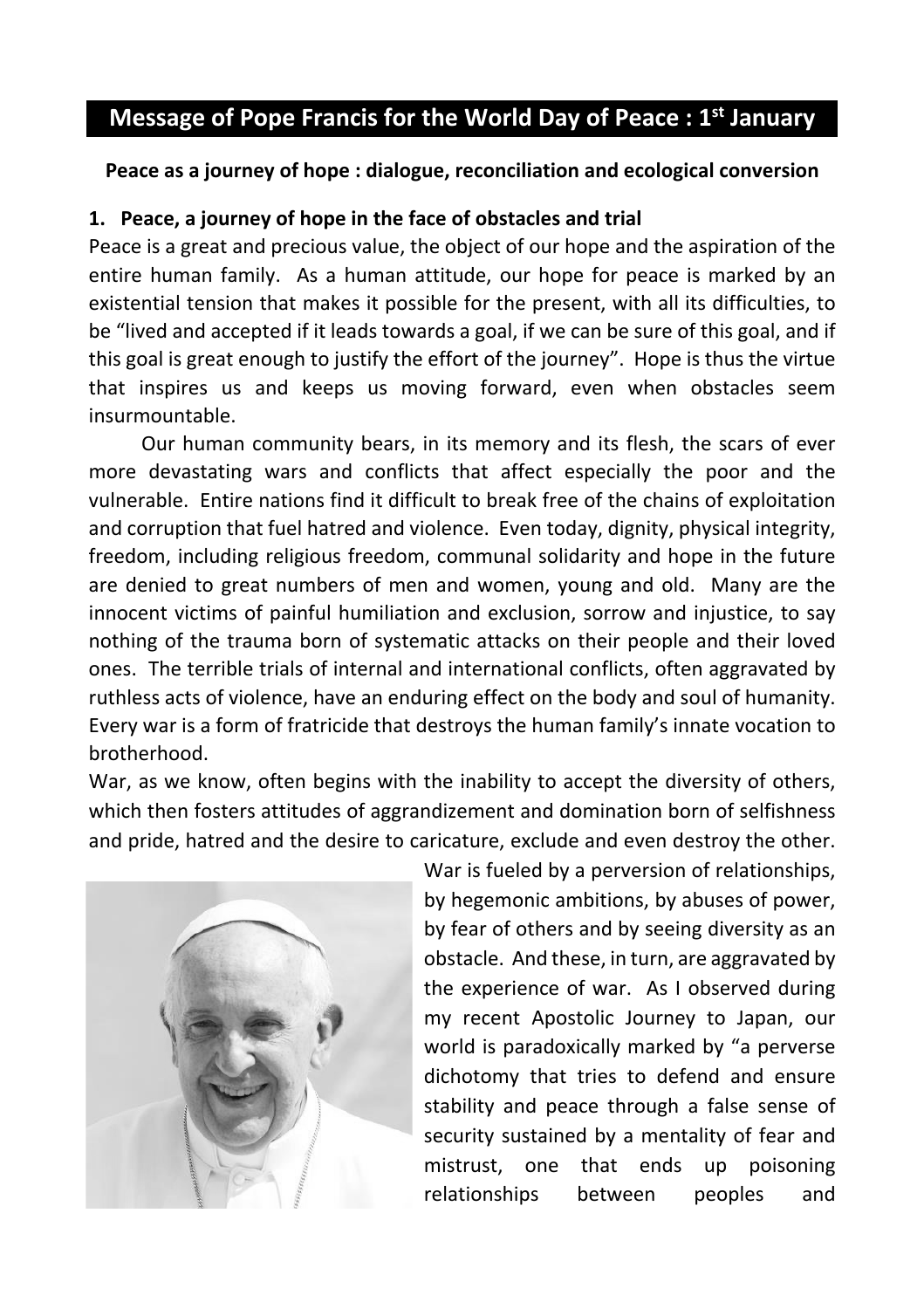obstructing any form of dialogue. Peace and international stability are incompatible with attempts to build upon the fear of mutual destruction or the threat of total annihilation. They can be achieved only on the basis of a global ethic of solidarity and cooperation in the service of a future shaped by interdependence and shared responsibility in the whole human family of today and tomorrow".

Every threatening situation feeds mistrust and leads people to withdraw into their own safety zone. Mistrust and fear weaken relationships and increase the risk of violence, creating a vicious circle that can never lead to a relationship of peace. Even nuclear deterrence can only produce the illusion of security. We cannot claim to maintain stability in the world through the fear of annihilation, in a volatile situation, suspended on the brink of a nuclear abyss and enclosed behind walls of indifference. As a result, social and economic decisions are being made that lead to tragic situations where human beings and creation itself are discarded rather than protected and preserved. How, then, do we undertake a journey of peace and mutual respect? How do we break the unhealthy mentality of threats and fear? How do we break the current dynamic of distrust? We need to pursue a genuine fraternity based on our common origin from God and exercised in dialogue and mutual trust. The desire for peace lies deep within the human heart, and we should not resign ourselves to seeking anything less than this.

#### **2. Peace, a journey of listening based on memory, solidarity and fraternity**

The Hibakusha, the survivors of the atomic bombs dropped on Hiroshima and Nagasaki, are among those who currently keep alive the flame of collective conscience, bearing witness to succeeding generations to the horror of what happened in August 1945 and the unspeakable sufferings that have continued to the present time. Their testimony awakens and preserves the memory of the victims, so that the conscience of humanity may rise up in the face of every desire for dominance and destruction. "We cannot allow present and future generations to lose the memory of what happened here. It is a memory that ensures and encourages the building of a more fair and fraternal future". Like the Hibakusha, many people in today's world are working to ensure that future generations will preserve the memory of past events, not only in order to prevent the same errors or illusions from recurring, but also to enable memory, as the fruit of experience, to serve as the basis and inspiration for present and future decisions to promote peace.

What is more, memory is the horizon of hope. Many times, in the darkness of wars and conflicts, the remembrance of even a small gesture of solidarity received can lead to courageous and even heroic decisions. It can unleash new energies and kindle new hope in individuals and communities. Setting out on a journey of peace is a challenge made all the more complex because the interests at stake in relationships between people, communities and nations, are numerous and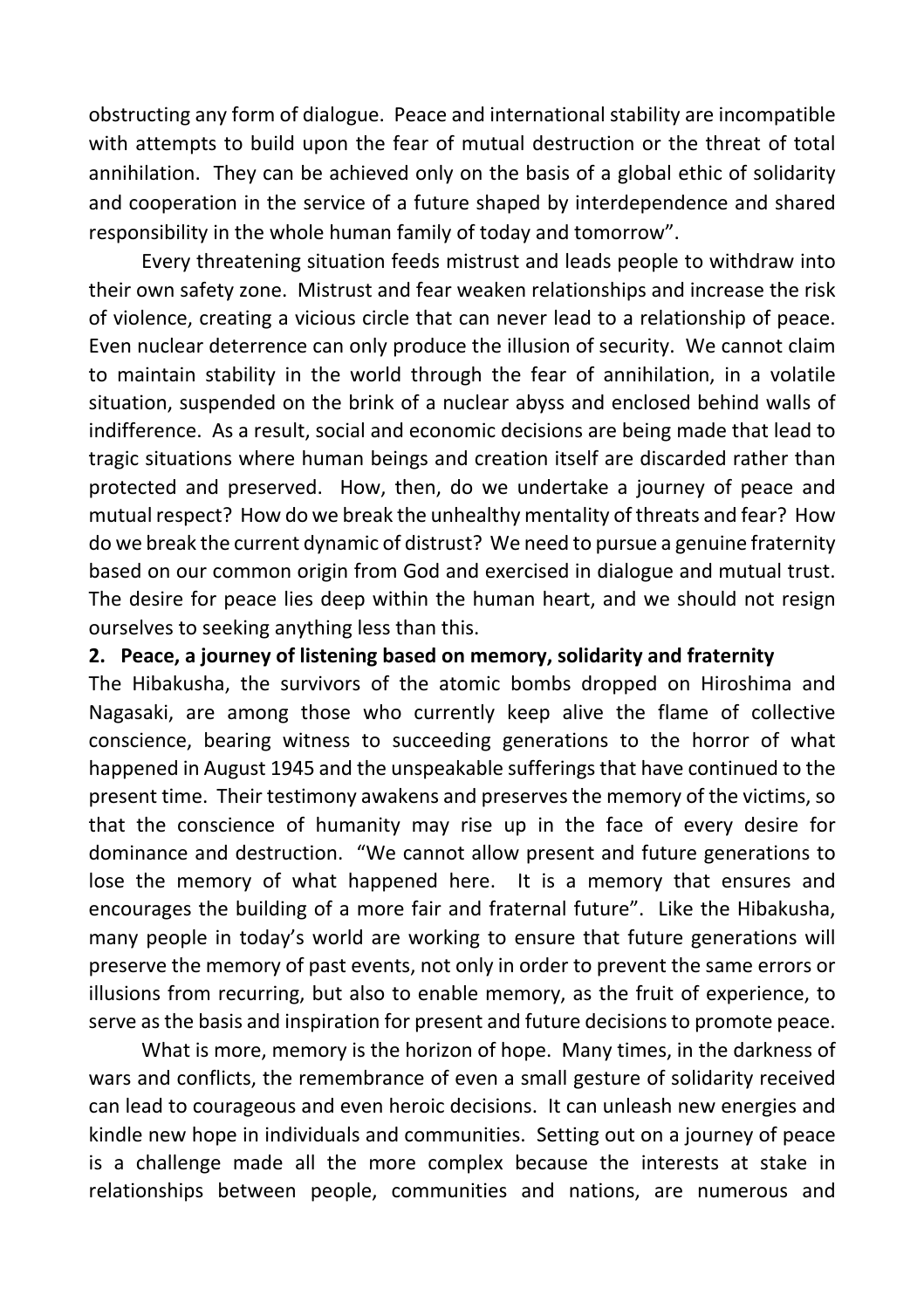conflicting. We must first appeal to people's moral conscience and to personal and political will. Peace emerges from the depths of the human heart and political will must always be renewed, so that new ways can be found to reconcile and unite individuals and communities. The world does not need empty words but convinced witnesses, peacemakers who are open to a dialogue that rejects exclusion or manipulation. In fact, we cannot truly achieve peace without a convinced dialogue between men and women who seek the truth beyond ideologies and differing opinions. Peace "must be built up continually"; it is a journey made together in constant pursuit of the common good, truthfulness and respect for law. Listening to one another can lead to mutual understanding and esteem, and even to seeing in an enemy the face of a brother or sister.

The peace process thus requires enduring commitment. It is a patient effort to seek truth and justice, to honour the memory of victims and to open the way, step by step, to a shared hope stronger than the desire for vengeance. In a state based on law, democracy can be an important paradigm of this process, provided it is grounded in justice and a commitment to protect the rights of every person, especially the weak and marginalized, in a constant search for truth. This is a social undertaking, an ongoing work in which each individual makes his or her contribution responsibly, at every level of the local, national and global community. As Saint Paul VI pointed out, these "two aspirations, to equality and to participation, seek to promote a democratic society… This calls for an education to social life, involving not only the knowledge of each person's rights, but also its necessary correlative: the recognition of his or her duties with regard to others. The sense and practice of duty are themselves conditioned by the capacity for self-mastery and by the acceptance of responsibility and of the limits placed upon the freedom of individuals or the groups".

Divisions within a society, the increase of social inequalities and the refusal to employ the means of ensuring integral human development endanger the pursuit of the common good. Yet patient efforts based on the power of the word and of truth can help foster a greater capacity for compassion and creative solidarity. In our Christian experience, we constantly remember Christ, who gave his life to reconcile us to one another (cf. Romans 5:6-11). The Church shares fully in the search for a just social order; she continues to serve the common good and to nourish the hope for peace by transmitting Christian values and moral teaching, and by her social and educational works.

#### **3. Peace, a journey of reconciliation in fraternal communion**

The Bible, especially in the words of the Prophets, reminds individuals and peoples of God's covenant with humanity, which entails renouncing our desire to dominate others and learning to see one another as persons, sons and daughters of God,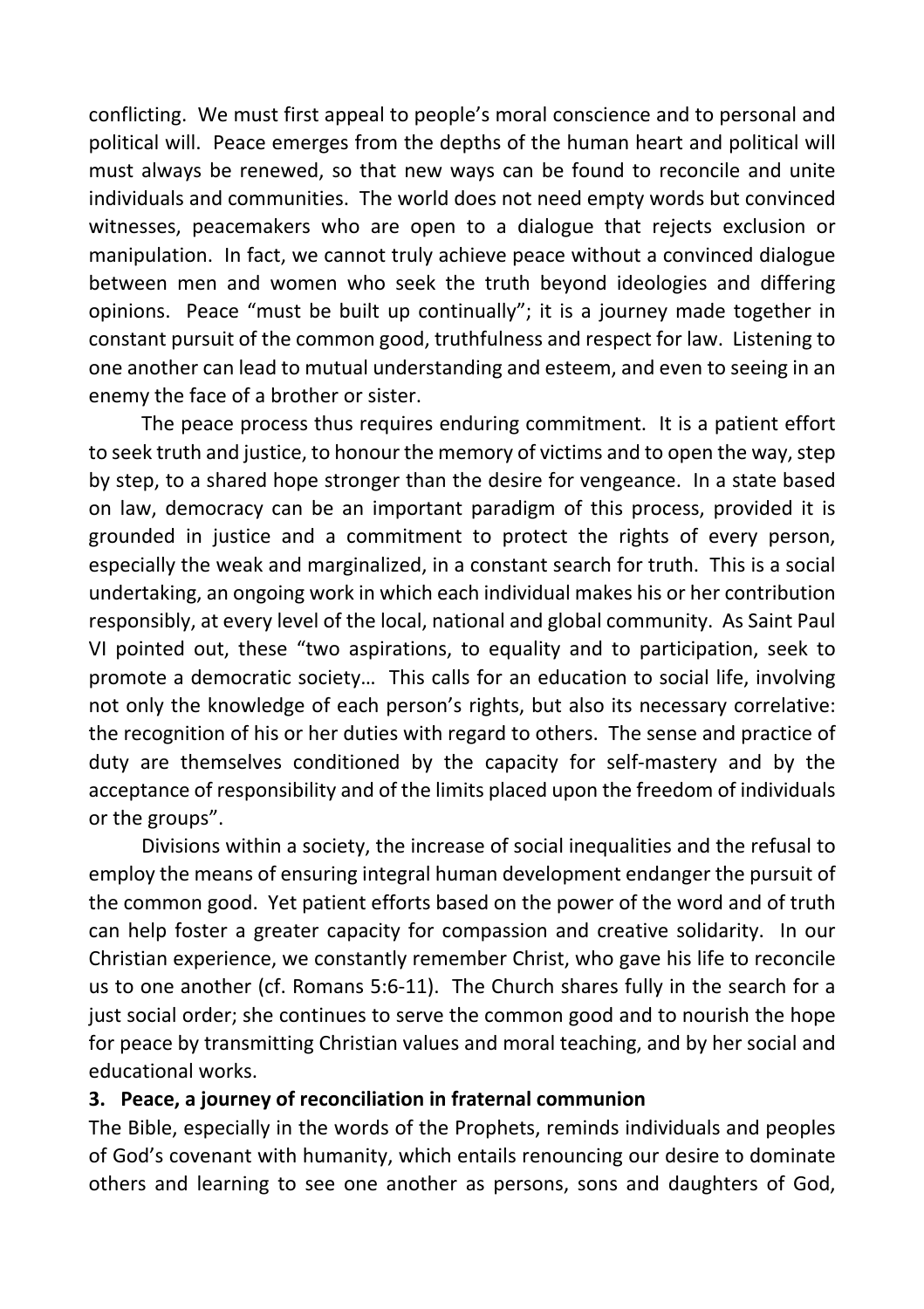brothers and sisters. We should never encapsulate others in what they may have said or done, but value them for the promise that they embody. Only by choosing the path of respect can we break the spiral of vengeance and set out on the journey of hope. We are guided by the Gospel passage that tells of the following conversation between Peter and Jesus: "Lord, how often shall my brother sin against me, and I forgive him? As many as seven times?" Jesus said to him, "I do not say to you seven times, but seventy times seven" (Matthew 18:21-22). This path of reconciliation is a summons to discover in the depths of our heart the power of forgiveness and the capacity to acknowledge one another as brothers and sisters. When we learn to live in forgiveness, we grow in our capacity to become men and women of peace. What is true of peace in a social context is also true in the areas of politics and the economy, since peace permeates every dimension of life in common. There can be no true peace unless we show ourselves capable of developing a more just economic system. As Pope Benedict XVI said ten years ago in his Encyclical Letter *Caritas in Veritate*, "in order to defeat underdevelopment, action is required not only on improving exchange-based transactions and implanting public welfare structures, but above all on graduallyincreasing openness, in a world context, to forms of economic activity marked by quotas of gratuitousness and communion" (No. 39).

#### **4. Peace, a journey of ecological conversion**

"If a mistaken understanding of our own principles has at times led us to justify mistreating nature, to exercise tyranny over creation, to engage in war, injustice and acts of violence, we believers should acknowledge that by so doing we were not faithful to the treasures of wisdom which we have been called to protect and preserve". Faced with the consequences of our hostility towards others, our lack of respect for our common home or our abusive exploitation of natural resources – seen only as a source of immediate profit, regardless of local communities, the common good and nature itself – we are in need of an ecological conversion. The recent Synod on the Pan-Amazon Region moves us to make a pressing renewed call for a peaceful relationship between communities and the land, between present and past, between experience and hope. This journey of reconciliation also calls for listening and contemplation of the world that God has given us as a gift to make our common home. Indeed, natural resources, the many forms of life and the earth itself have been entrusted to us "to till and keep" (Genesis 1:15), also for future generations, through the responsible and active participation of everyone. We need to change the way we think and see things, and to become more open to encountering others and accepting the gift of creation, which reflects the beauty and wisdom of its Creator.

All this gives us deeper motivation and a new way to dwell in our common home, to accept our differences, to respect and celebrate the life that we have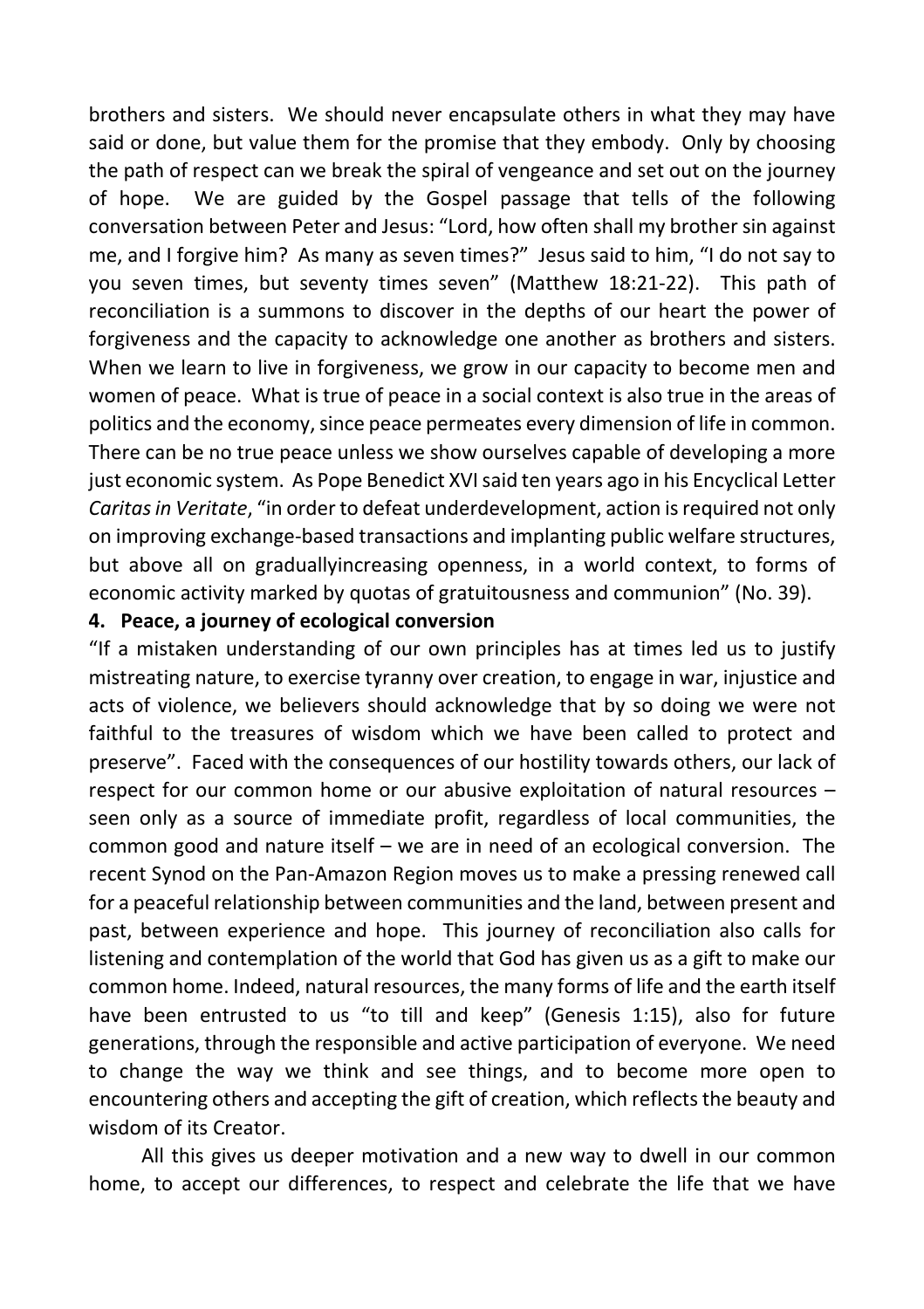received and share, and to seek living conditions and models of society that favour the continued flourishing of life and the development of the common good of the entire human family. The ecological conversion for which we are appealing will lead us to a new way of looking at life, as we consider the generosity of the Creator who has given us the earth and called us to a share it in joy and moderation. This conversion must be understood in an integral way, as a transformation of how we relate to our sisters and brothers, to other living beings, to creation in all its rich variety and to the Creator who is the origin and source of all life. For Christians, it requires that "the effects of their encounter with Jesus Christ become evident in their relationship with the world around them".

#### **5. "We obtain all that we hope for"**

The journey of reconciliation calls for patience and trust. Peace will not be obtained unless it is hoped for. In the first place, this means believing in the possibility of peace, believing that others need peace just as much as we do. Here we can find inspiration in the love that God has for each of us: a love that is liberating, limitless, gratuitous and tireless. Fear is frequently a source of conflict. So it is important to overcome our human fears and acknowledge that we are needy children in the eyes of the One who loves us and awaits us, like the father of the prodigal son (cf. Luke 15:11-24). The culture of fraternal encounter shatters the culture of conflict. It makes of every encounter a possibility and a gift of God's generous love. It leads us beyond the limits of our narrow horizons and constantly encourages us to a live in a spirit of universal fraternity, as children of the one heavenly Father.

For the followers of Christ, this journey is likewise sustained by the sacrament of Reconciliation, given by the Lord for the remission of sins of the baptized. This sacrament of the Church, which renews individuals and communities, bids us keep our gaze fixed on Jesus, who reconciled "all things, whether on earth or in heaven, by making peace through the blood of his cross" (Colossians 1:20). It requires us to set aside every act of violence in thought, word and deed, whether against our neighbours or against God's creation. The grace of God our Father is bestowed as unconditional love. Having received his forgiveness in Christ, we can set out to offer that peace to the men and women of our time. Day by day, the Holy Spirit prompts in us ways of thinking and speaking that can make us artisans of justice and peace. May the God of peace bless us and come to our aid.

May Mary, Mother of the Prince of Peace and Mother of all the peoples of the earth, accompany and sustain us at every step of our journey of reconciliation. And may all men and women who come into this world experience a life of peace and develop fully the promise of life and love dwelling in their heart.

*From the Vatican, 8 December 2019*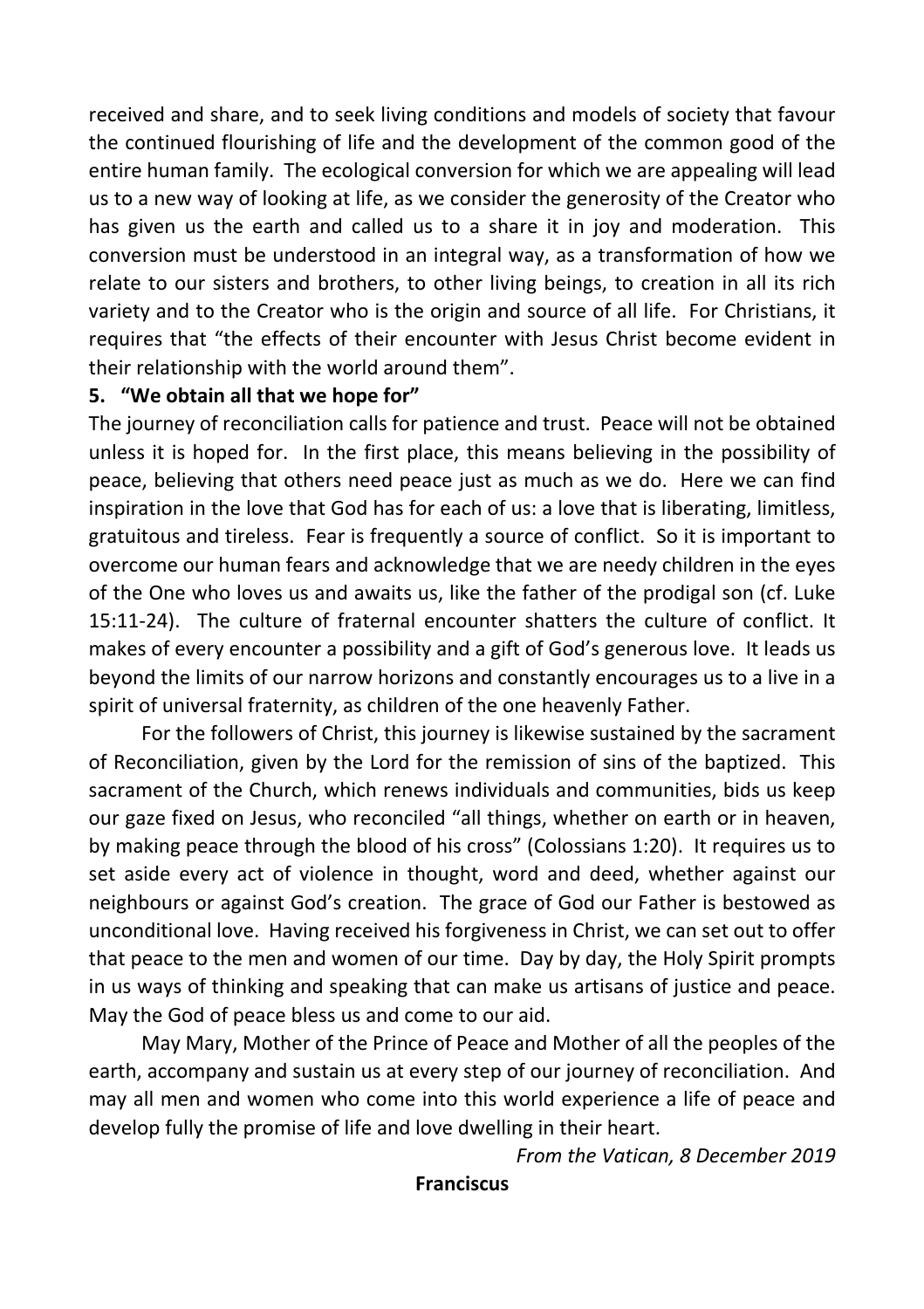# **Pope's Prayer Intentions for January**

#### **Promotion of World Peace**

We pray that Christians, followers of other religions, and all people of goodwill may promote peace and justice in the world.

# **A reflection from 'Marriage Matters'**

#### **Give every fibre of our being**

The gift we can give to Jesus and to one another is ourselves. No matter how long we have been married, let us still enjoy unwrapping the gift of self. Just as, through the grace of God, the 'wise men' went another way, not the world's way, so can we, by giving our whole selves, every fibre of our being.

### **Readings at Masses this week**

| Monday    | 1 John 3:22-4:6; Psalm 2:7-8.10-11; Matthew 4:12-17.23-25 |
|-----------|-----------------------------------------------------------|
| Tuesday   | 1 John 4:7-10; Psalm 71(72):1-4.7-8; Mark 6:34-44         |
| Wednesday | 1 John 4:11-18; Psalm 71(72):1-2.10-13; Mark 6:45-52      |
| Thursday  | 1 John 4:19-5:4; Psalm 71(72):1-2.14-15.17; Luke 4:14-22  |
| Friday    | 1 John 5:5-13; Psalm 147:12-15.19-20; Luke 5:12-16        |
| Saturday  | 1 John 5:14-21; Psalm 149:1-6.9; John 3:22-30             |

# **Parish Ministries**

|                       | This week                       | Next week                  |
|-----------------------|---------------------------------|----------------------------|
|                       | Epiphany                        | <b>Baptism of the Lord</b> |
| Welcomers OLV 6pm     | Mary Sills & Bryan Sills        |                            |
| Welcomers OLV 9am     | Anna Davis & Valerie Brock      |                            |
| Welcomers StA 10.45am | <b>Michael Wilkes</b>           |                            |
| Readers OLV 6pm       | See the narthex list            |                            |
| Readers OLV 9am       | See the narthex list            |                            |
| Readers StA 10.45am   | Moira Hodgkinson                |                            |
| Communion OLV 6pm     | Cathy Smith & Madeleine Birch   |                            |
| Communion OI V 9am    | Theresa Martin & Michael Gemson |                            |
| Coffee OLV 9am        | Anna Davis & Catherine Cowley   |                            |
| Cleaners OLV          | Eileen and Sue                  |                            |
| Counters              | Michael Joyce                   |                            |